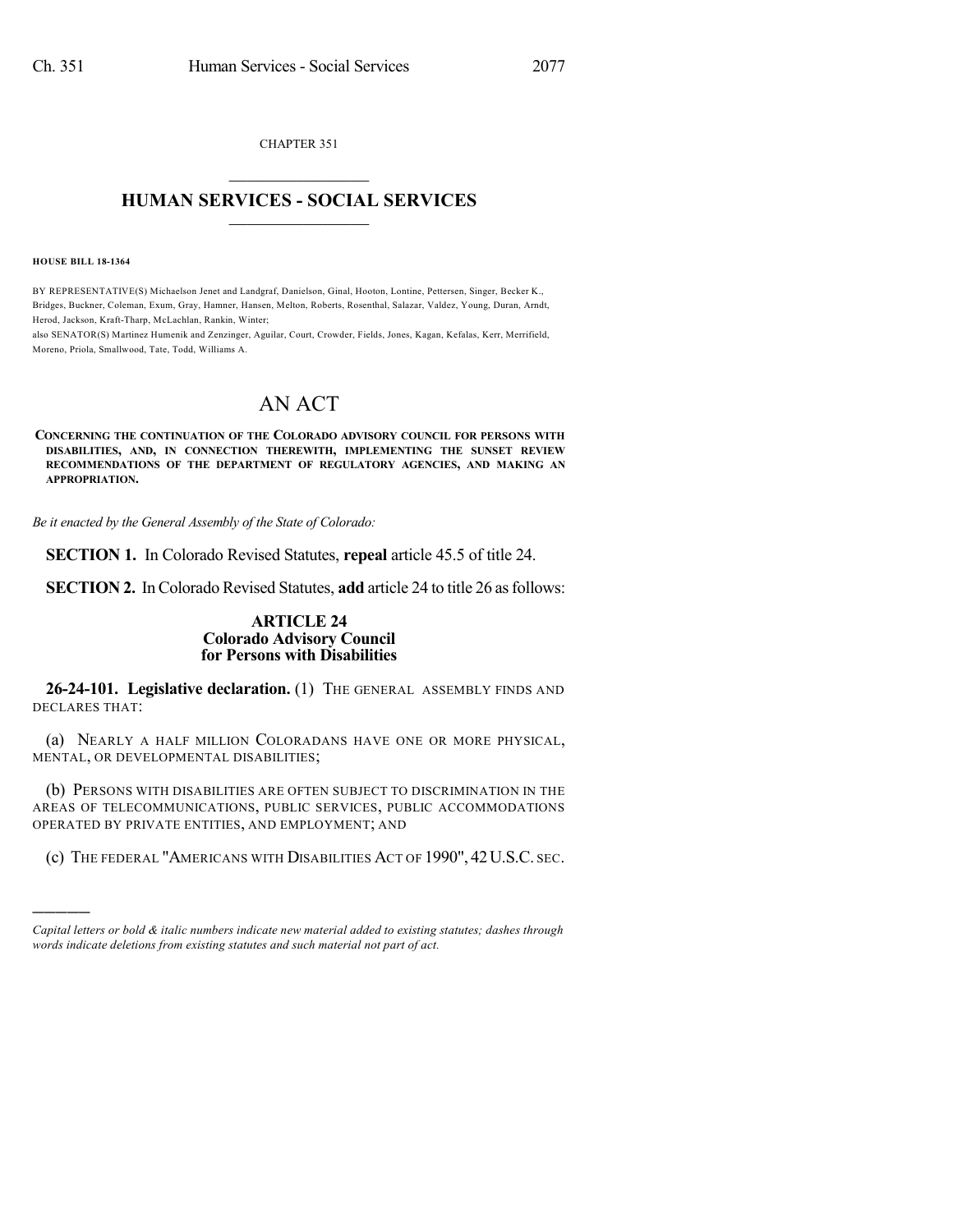12101ET SEQ.,AS AMENDED,ESTABLISHED PRINCIPLES AND GUIDELINES REGARDING PERSONS WITH DISABILITIES.

(2) THEREFORE, IT IS IN THE BEST INTERESTS OF THE STATE OF COLORADO TO STRIVE TO ENSURE EQUALITY OF OPPORTUNITY, INDEPENDENT LIVING, AND ECONOMIC SELF-SUFFICIENCY FOR ALL OF THE STATE'S CITIZENS,INCLUDINGPERSONS WITH DISABILITIES.

**26-24-102. Definitions.** AS USED IN THIS ARTICLE 24 UNLESS THE CONTEXT OTHERWISE REQUIRES:

(1) "COUNCIL" MEANS THE COLORADO ADVISORY COUNCIL FOR PERSONS WITH DISABILITIES CREATED IN SECTION 26-24-103.

(2) "PERSON WITH A DISABILITY" MEANS A PERSON WHO:

(a) HAS A PHYSICAL OR MENTAL IMPAIRMENT OR CHRONIC MEDICAL CONDITION THAT SUBSTANTIALLY LIMITS ONE OR MORE OF HIS OR HER MAJOR LIFE ACTIVITIES;

(b) HAS A RECORD OF SUCH AN IMPAIRMENT; OR

(c) IS REGARDED AS HAVING SUCH AN IMPAIRMENT.

**26-24-103. Colorado advisory councilfor persons with disabilities- creation - appointments- meetings.**(1) THE COLORADO ADVISORY COUNCIL FOR PERSONS WITH DISABILITIES IS CREATED IN THE STATE DEPARTMENT.

(2) THE COUNCIL CONSISTS OF SEVEN VOTING MEMBERS AND THREE NONVOTING MEMBERS AND MUST REFLECT STATEWIDE PARTICIPATION AND A COMMITMENT TO THE INCLUSION OF PERSONS WITH DISABILITIES AS FOLLOWS:

(a) VOTING MEMBERS INCLUDE:

(I) TWO MEMBERS SELECTED BY THE GOVERNOR; AND

(II) FIVE MEMBERS SELECTED BY THE EXECUTIVE DIRECTOR FOLLOWING A PUBLIC APPLICATION PROCESS FOR CANDIDATES. OF THE FIVE MEMBERS SELECTED PURSUANT TO THIS SUBSECTION  $(2)(a)(II)$ , AT LEAST THREE MUST BE EITHER A PERSON WITH A DISABILITY OR A FAMILY MEMBER OF A PERSON WITH A DISABILITY; AND

(b) THREE NONVOTING MEMBERS, AS APPOINTED BY THE EXECUTIVE DIRECTOR, WHO MUST REPRESENT THREE SEPARATE TYPES OF ORGANIZATIONS THAT PROVIDE SERVICES TO THE DISABILITY COMMUNITY.

(3) COUNCIL MEMBERS APPOINTED PURSUANT TO SUBSECTION  $(2)(a)(I)$  of this SECTION SHALL SERVE THREE-YEAR TERMS, AND COUNCIL MEMBERS APPOINTED PURSUANT TO SUBSECTIONS  $(2)(a)(II)$  and  $(2)(b)$  of this section shall serve TWO-YEAR TERMS. SUBSEQUENTLY APPOINTED MEMBERS SHALL SERVE TWO-YEAR TERMS.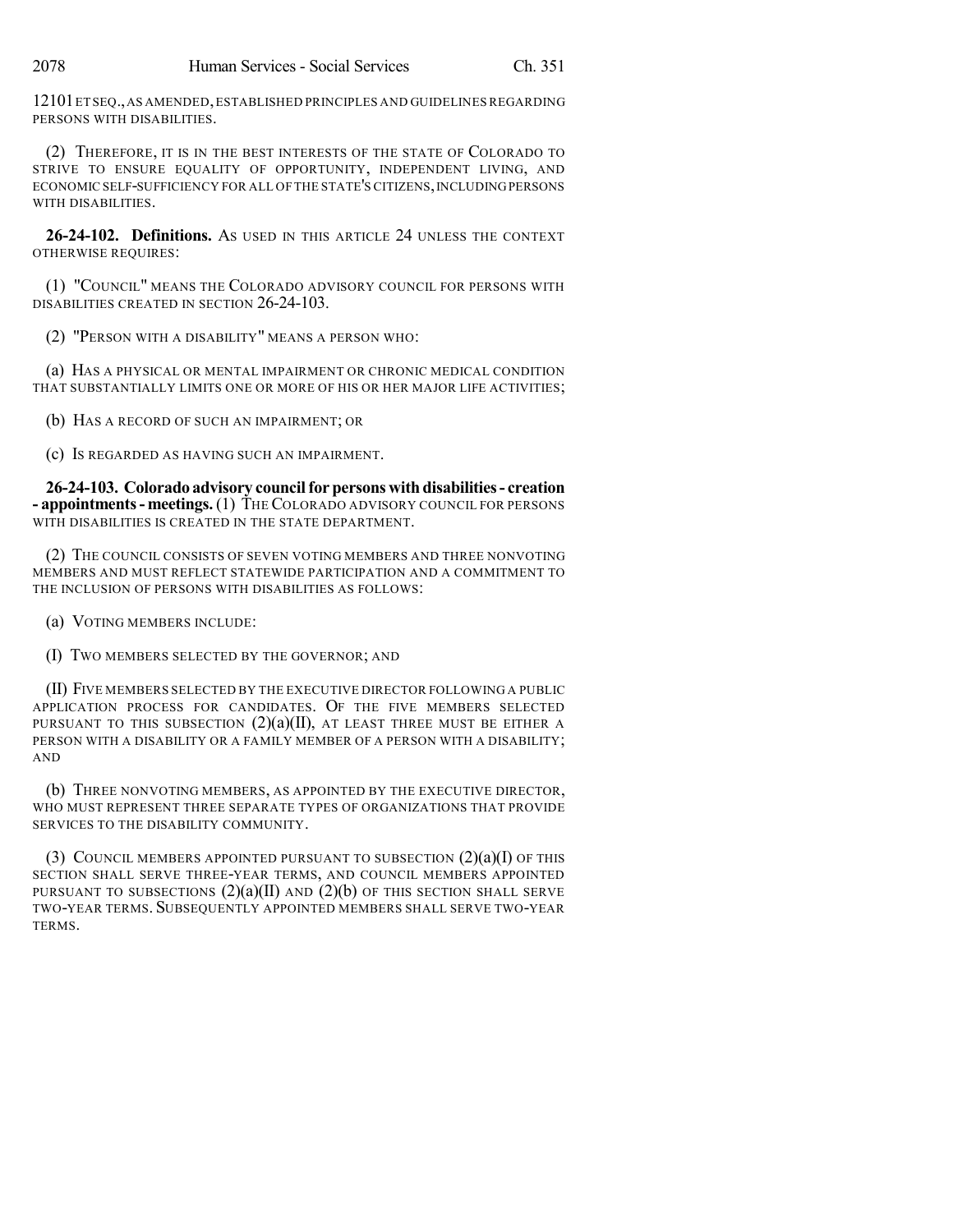(4) THE ORIGINAL APPOINTING ENTITY SHALL APPOINT A QUALIFIED PERSON TO FILL A VACANCY ON THE COUNCIL FOR THE REMAINDER OF ANY UNEXPIRED TERM. IF THE ORIGINAL APPOINTING ENTITY DOES NOT APPOINT A PERSON TO FILL THE VACANCY WITHIN SIXTY DAYS AFTER THE DATE THE VACANCY ARISES,THE SPEAKER OF THE HOUSE OF REPRESENTATIVES AND THE PRESIDENT OF THE SENATE, WITHIN NINETY DAYS AFTER THE DATE THE VACANCY ARISES, SHALL JOINTLY APPOINT A QUALIFIED PERSON TO FILL THE VACANCY. IF THE SPEAKER OF THE HOUSE OF REPRESENTATIVES AND THE PRESIDENT OF THE SENATE DO NOT APPOINT A PERSON TO FILL THE VACANCY WITHIN THE NINETY-DAY PERIOD, THE COUNCIL, BY A MAJORITY VOTE, SHALL APPOINT A QUALIFIED PERSON TO FILL THE VACANCY.

(5) THE COUNCIL SHALL CONVENE ITS FIRST MEETING ON OR BEFORE AUGUST 1, 2018, AND MEET AT LEAST QUARTERLY THEREAFTER. THE MEETINGS OF THE COUNCIL SHALL ALSO BE HELD ON CALL OF THE CHAIR OR AT THE REQUEST OF AT LEAST THREE MEMBERS OF THE COUNCIL. THE MEMBERS OF THE COUNCIL SHALL SELECT THE COUNCIL CHAIR AT THE FIRST MEETING. THE COUNCIL SHALL PROVIDE SUFFICIENT ADVANCE NOTICE OF EACH QUARTERLY MEETING TO THE INDIVIDUAL EMPLOYED BY EACH STATE DEPARTMENT WHO IS RESPONSIBLE FOR COORDINATING DEPARTMENTAL ACTIONS RELATED TO THE FEDERAL "AMERICANS WITH DISABILITIES ACT OF 1990", 42 U.S.C. 12101 ET SEQ., AS AMENDED, SO THAT SUCH INDIVIDUALS CAN ATTEND THE QUARTERLY MEETINGS AND PROVIDE UPDATES TO THE COUNCIL ON INDIVIDUAL DEPARTMENTS'PROGRAMS AND ACCESSIBILITY ISSUES.

(6) EXCEPT AS PROVIDED FOR IN SECTION 2-2-326,COUNCIL MEMBERS SHALL NOT RECEIVE COMPENSATION FOR THEIR TIMEBUT MAY BE REIMBURSED FOR ACTUAL AND NECESSARY EXPENSES, INCLUDING AN ALLOWANCE FOR MILEAGE AS PROVIDED IN SECTION 24-9-104 (2) AND ANY REASONABLE AND NECESSARY EXPENSES ASSOCIATED WITH PROVIDING ACCOMMODATIONS FOR A COUNCIL MEMBER'S DISABILITY.

(7) THE STATE DEPARTMENT SHALL PROVIDE STAFF SUPPORT TO THE COUNCIL AS NECESSARY.

**26-24-104. Powers and duties of the council.** (1) THE COUNCIL HAS THE FOLLOWING POWERS, FUNCTIONS, AND DUTIES:

(a) RECOMMENDING AND REVIEWING LEGISLATION, THROUGH THE STATE DEPARTMENT, RELATED TO ACCESSIBILITY, SERVICES AND SUPPORTS, AND OTHER ISSUES CONCERNING THE DISABILITY COMMUNITY;

(b) CONDUCTING INFORMALREVIEWS OF VARIOUS STATE DEPARTMENTS RELATED TO ACCESSIBILITY ISSUES RELATED TO PERSONS WITH DISABILITIES;

(c) CREATING AND MAINTAINING A WEBSITE THAT INCLUDES RESOURCES FOR PERSONS WITH DISABILITIES;

(d) MAINTAINING A CURRENT LIST OF THE INDIVIDUAL EMPLOYED BY EACH STATE DEPARTMENT WHO IS RESPONSIBLE FOR COORDINATING DEPARTMENTAL ACTIONS RELATED TO THE FEDERAL "AMERICANS WITH DISABILITIES ACT OF 1990", 42 U.S.C. 12101 ET SEQ., AS AMENDED;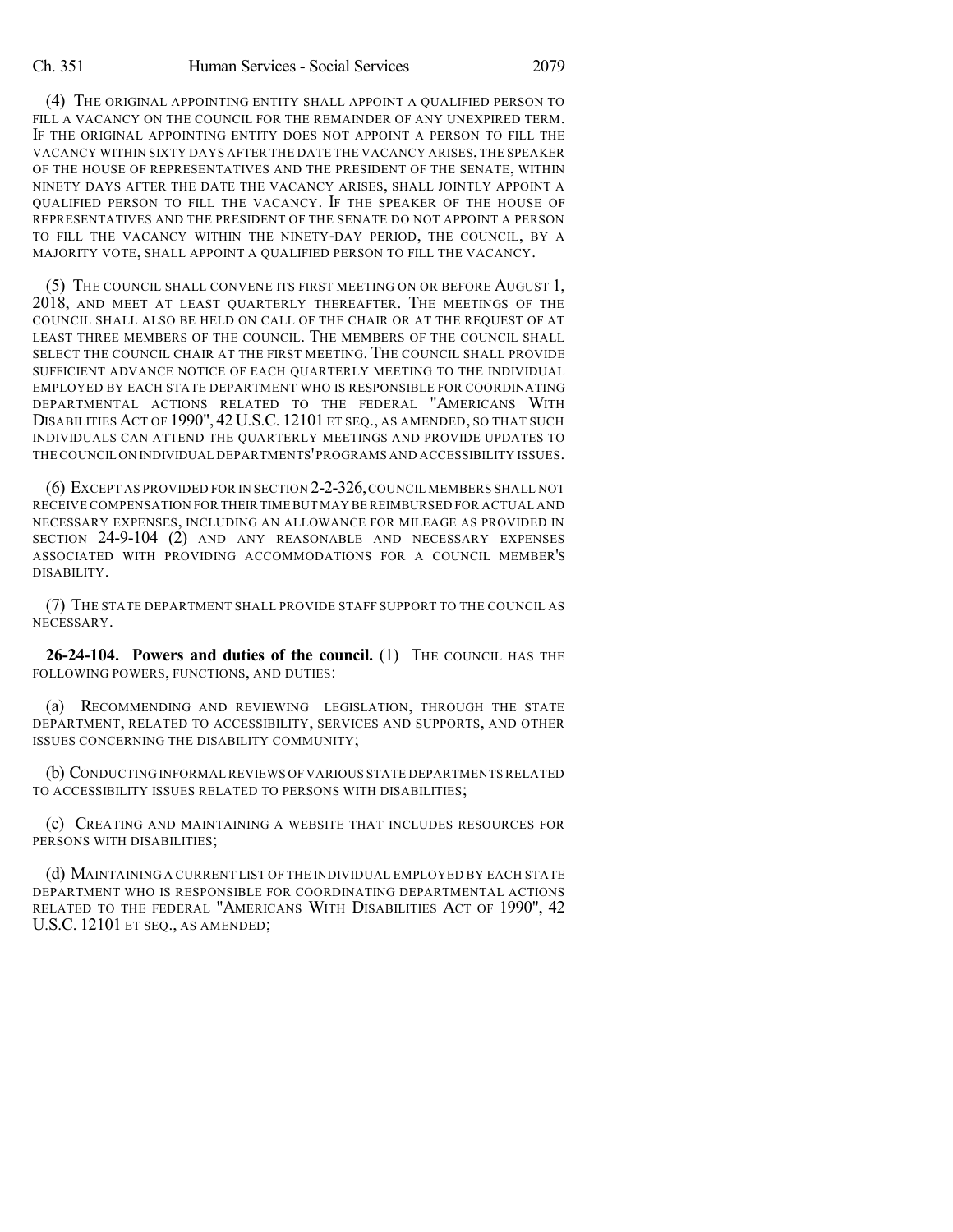(e) COORDINATING WITH STATE BOARDS,ADVISORY COUNCILS,AND COMMISSIONS ESTABLISHED FOR OR RELATED TO PERSONS WITH DISABILITIES;

(f) ISSUING AN ANNUAL REPORT TO THE GOVERNOR AND GENERAL ASSEMBLY ON THE STATE'S PROGRAMS, SERVICES, AND POLICIES AFFECTING AND ADDRESSING PERSONS WITH DISABILITIES;

(g) MONITORING THE STATE'S IMPLEMENTATION OF TITLE II OF THE FEDERAL "AMERICANS WITH DISABILITIES ACT OF 1990", 42 U.S.C. 12101 ET SEQ., AS AMENDED;

(h) ACTINGAS AN ADDITIONAL ENTRY POINT FOR PUBLIC GRIEVANCES REGARDING DISABILITY ISSUES AND REFERRING THOSE GRIEVANCES TO THE APPROPRIATE STATE AGENCY OR PERSONNEL;

(i) COORDINATING EFFORTS AND RESPONSIBILITIES RELATED TO THE DISABLED PARKING EDUCATION PROGRAMS PURSUANT TO SECTIONS 42-1-227 AND 42-3-204; AND

(j) CONDUCTING RESEARCH CONCERNING HOW TO MAKE COLORADO THE BEST STATE FOR PERSONS WITH DISABILITIES, INCLUDING BUT NOT LIMITED TO RESEARCH ON HOUSING, TRANSPORTATION, EMPLOYMENT, EDUCATION, AND HEALTH CARE ISSUES AS THOSE ISSUES RELATE TO PERSONS WITH DISABILITIES.

**26-24-105. Gifts, grants, and donations.** THE COUNCIL IS AUTHORIZED TO RECEIVE AND EXPEND GIFTS,GRANTS,AND DONATIONS FROM INDIVIDUALS,PRIVATE ORGANIZATIONS, FOUNDATIONS, OR ANY GOVERNMENTAL UNIT; EXCEPT THAT THE COUNCIL MAY NOT ACCEPT A GIFT, GRANT, OR DONATION IF IT IS SUBJECT TO CONDITIONS THAT ARE INCONSISTENT WITH THIS ARTICLE 24 OR ANY OTHER LAW OF THIS STATE.

**26-24-106. Repeal of article.** THIS ARTICLE 24 IS REPEALED, EFFECTIVE SEPTEMBER 1, 2023. PRIOR TO REPEAL, THE COUNCIL MUST BE REVIEWED, AS PROVIDED IN SECTION 2-3-1203.

**SECTION 3.** In Colorado Revised Statutes, 2-3-1203, **repeal** (6)(a)(III); and **add**  $(14)(a)(IX)$  as follows:

**2-3-1203. Sunset review of advisory committees - legislative declaration definition - repeal.** (6) (a) The following statutory authorizations for the designated advisory committees will repeal on July 1, 2018:

(III) The Colorado advisory council for persons with disabilities created in section 24-45.5-103, C.R.S.;

(14) (a) The following statutory authorizations for the designated advisory committees are scheduled for repeal on September 1, 2023:

(IX) THE COLORADO ADVISORY COUNCIL FOR PERSONS WITH DISABILITIES CREATED IN SECTION 26-24-103.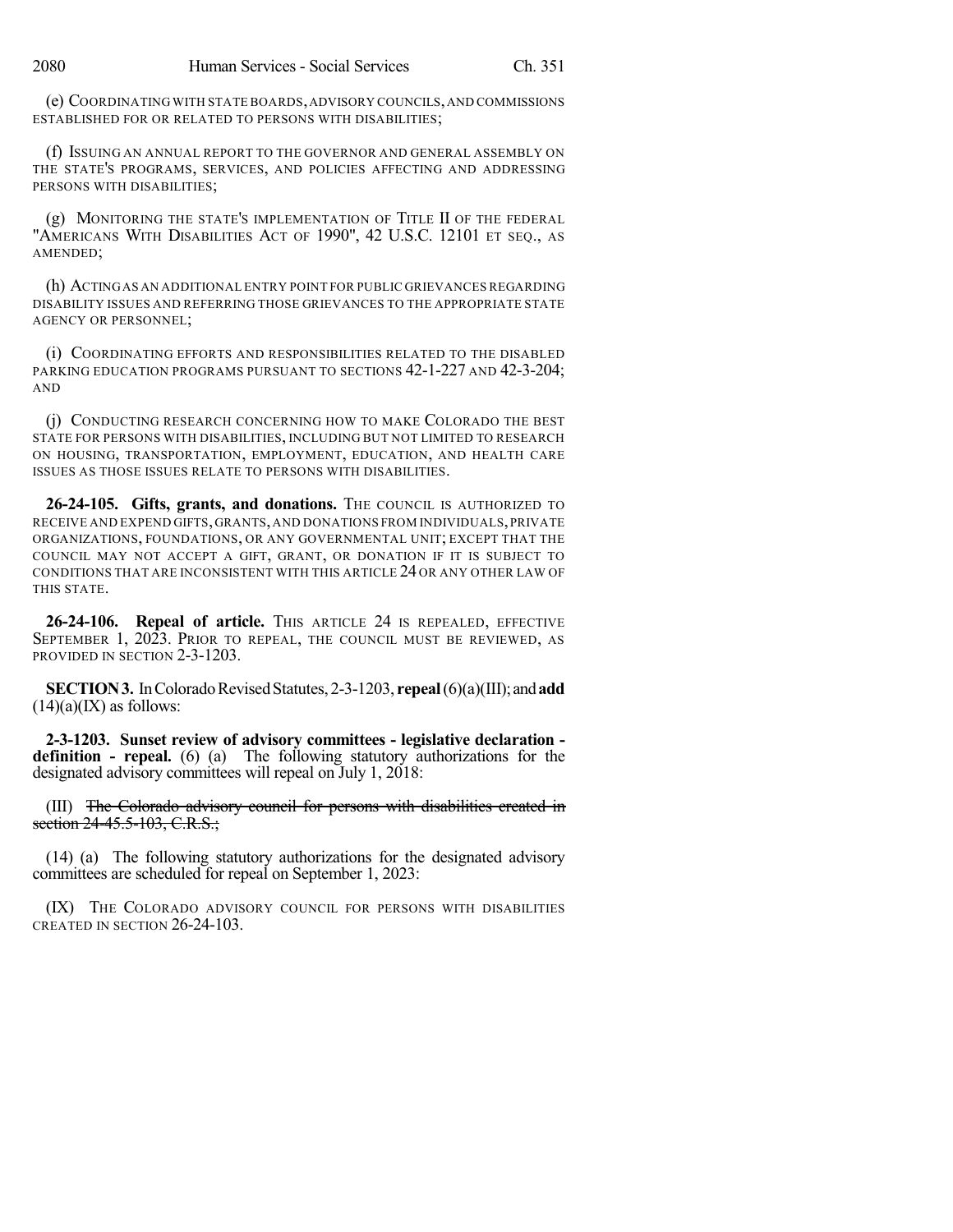**SECTION 4.** In Colorado Revised Statutes, 19-3.5-104, **amend** (2) introductory portion and (2)(c) as follows:

#### **19-3.5-104. Colorado children's trust fund board - creation - members.** (2) The board shall consist CONSISTS of nine members, as follows:

(c) Six persons appointed by the governor and confirmed by the senate, five of whom shall be knowledgeable in the area of child abuse prevention and represent some of the following areas: Law enforcement; medicine; law; business; mental health; domestic relations; child abuse prevention; education; and social work; and one who shall be IS a parent or a representative of a parent organization. In making appointments to the board, the governor is encouraged to include representation by at least one member who is a person with a disability, as defined in section  $24-45.5-102(2)$ , C.R.S. SECTION 24-34-301 (2.5), a family member of a person with a disability, or a member of an advocacy group for persons with disabilities, provided that the other requirements of this paragraph  $\overline{(c)}$  SUBSECTION (2)(c) are met.

**SECTION 5.** In Colorado Revised Statutes, 24-32-706, **amend** (1) as follows:

**24-32-706. State housing board.** (1) There is hereby created, within the division of housing, the state housing board. The board shall consist CONSISTS of seven members who shall be appointed by the governor for terms of four years each, except as provided in subsection  $(2)$  of this section. In making appointments to the board, the governor shall include representation by at least one member who is a person with a disability, as defined in section  $24-45.5-102(2)$  SECTION 24-34-301  $(2.5)$ , a family member of a person with a disability, or a member of an advocacy group for persons with disabilities.

**SECTION 6.** In Colorado Revised Statutes, 25-1-103, **amend** (1) as follows:

**25-1-103. State board of health created.** (1) There is hereby created a state board of health, referred to in this part 1 as the "board". which shall consist THE BOARD CONSISTS of nine members, of which one member shall MUST be appointed by the governor, with the consent of the senate, from each congressional district and the remainder from the state at large. A vacancy on the board occurs whenever any member moves out of the congressional district from which he OR SHE was appointed. A member who moves out of such congressional district shall promptly notify the governor of the date of such HIS OR HER move, but such THE notice is not a condition precedent to the occurrence of the vacancy. The governor shall fill the vacancy by appointment for the unexpired term. No more than five members of the board shall be members of the same major political party. Appointments made to take effect on January 1, 1983, shall be made in accordance with section 24-1-135. C.R.S. Appointments thereafter shall be ARE made, with the consent of the senate, for terms of four years each and shall be made so that no business or professional group shall constitute CONSTITUTES a majority of the board. In making appointments to the board, the governor is encouraged to include representation by at least one member who is a person with a disability, as defined in section 24-45.5-102 (2), C.R.S. SECTION 24-34-301 (2.5), a family member of a person with a disability, or a member of an advocacy group for persons with disabilities if the other requirements of this subsection (1) are met.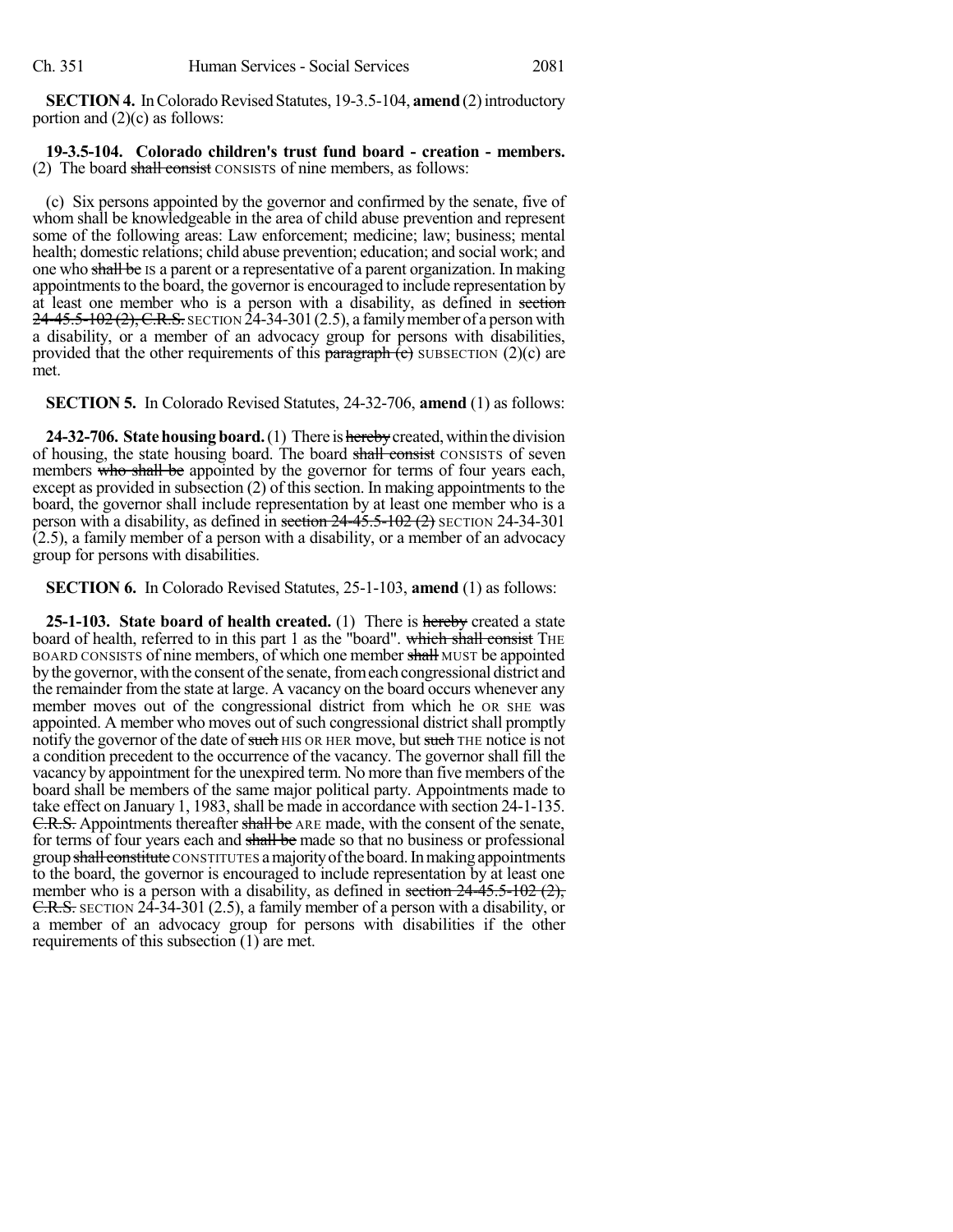#### **SECTION 7.** In Colorado Revised Statutes, 25.5-1-301, **amend** (1) as follows:

**25.5-1-301. Medical services board - creation.** (1) There is hereby created in the state department a medical services board, referred to in this part 3 as the "board". which shall consist THE BOARD CONSISTS of eleven members appointed by the governor with the consent of the senate. The governor shall appoint persons to the board who have knowledge of medical assistance programs, and one or more of the appointments may include a person or persons who have received services through programs administered by the department within two years of the date of appointment. No more than six members of the board shall be members of the same political party. Of the eleven members appointed to the board, at least one shall MUST be appointed fromeach congressional district.In making appointmentsto the board, the governor shall include representation by at least one member who is a person with a disability, as defined in section 24-45.5-102 (2), C.R.S. SECTION 24-34-301 (2.5), a family member of a person with a disability, or a member of an advocacy group for persons with disabilities, provided that the other requirements of this subsection (1) are met.

**SECTION 8.** In Colorado Revised Statutes, 26-1-107, **amend** (1)(a) as follows:

**26-1-107. State board of human services - rules.** (1) (a) There is hereby created the state board of human services, REFERRED TO IN THIS SECTION AS THE "STATE BOARD". The state board shall consist CONSISTS of nine members each of whom shall be appointed by the governor, with the consent of the senate, for terms of four years each. In making appointments to the board, the governor shall include representation by at least one member who is a person with a disability, as defined in section  $24-45.5-102$  (2), C.R.S. SECTION 24-34-301 (2.5), a family member of a person with a disability, or a member of an advocacy group for persons with disabilities.

**SECTION 9.** In Colorado Revised Statutes, **amend** 27-65-131 as follows:

**27-65-131. Advisory board -service standards and rules.** An advisory board, REFERRED TO AS THE "BOARD" IN THIS SECTION, to the department is established for the purpose of assisting and advising the executive director in accordance with section 27-65-130 in the development of service standards and rules. The board consists of not less than eleven nor more than fifteen members appointed by the governor. The advisory board includes one representative each from the office of behavioral health, the department of human services, the department of public health and environment, the university of Colorado health sciences center, and a leading professional association of psychiatrists in this state; at least one member representing proprietary skilled health care facilities; one member representing nonprofit health care facilities; one member representing the Colorado bar association; one member representing consumers of services for persons with mental health disorders; one member representing families of persons with mental health disorders; one member representing children's health care facilities; and other persons from both the private and the public sectors who are recognized or known to be interested and informed in the area of the board's purpose and function. In making appointments to the board, the governor is encouraged to include representation by at least one member who is a person with a disability, as defined in section  $24-45.5-102$  (2) SECTION 24-34-301 (2.5), a family member of a person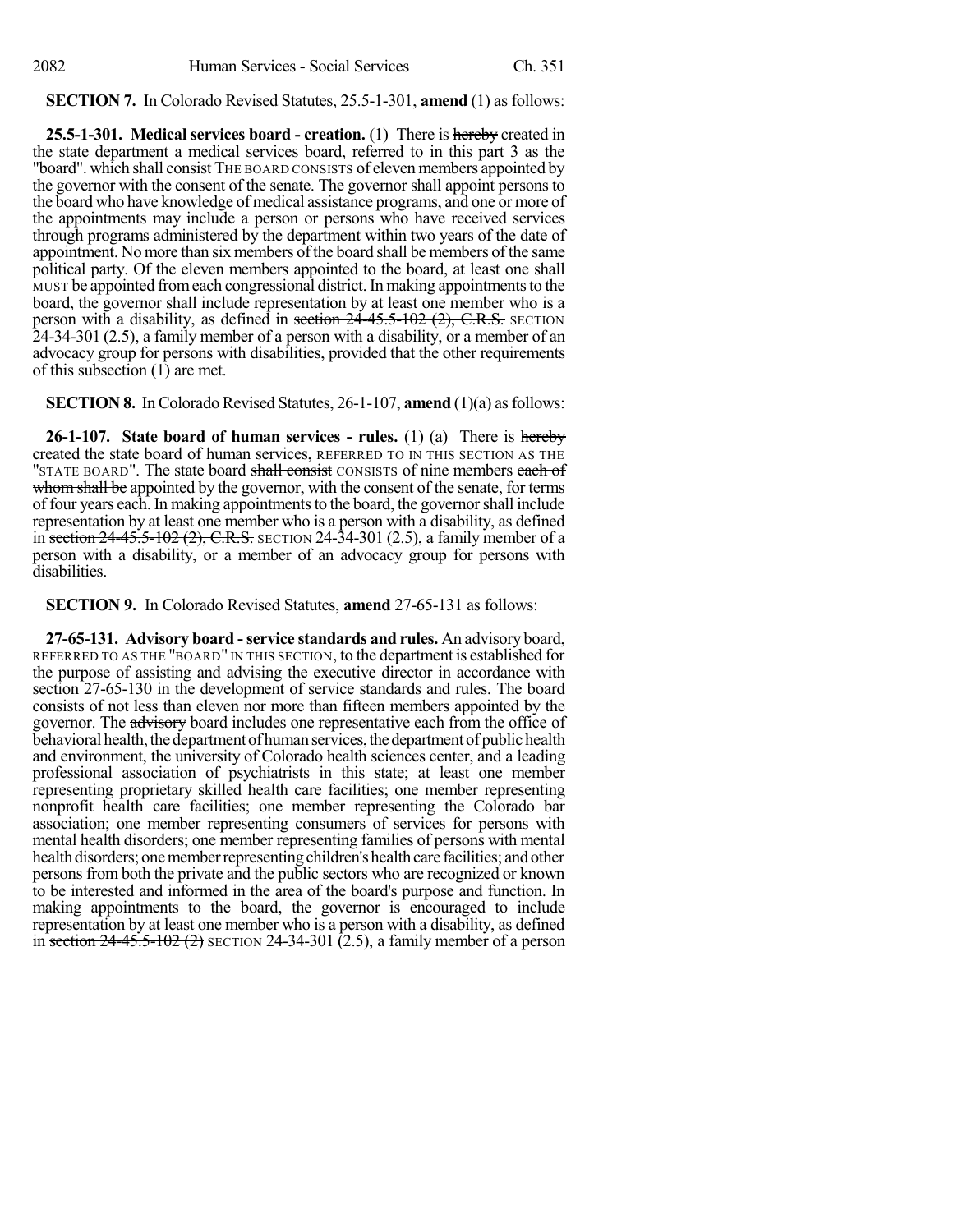with a disability, or a member of an advocacy group for persons with disabilities, provided that the other requirements of this section are met.

**SECTION 10.** In Colorado Revised Statutes, 42-1-227, **amend** (1) introductory portion; and **add** (2) as follows:

**42-1-227. Disabled parking education program.** (1) Subject to the availability of funds appropriated under TO THE DEPARTMENT OF HUMAN SERVICES PURSUANT TO section 42-1-226, the Colorado advisory council for persons with disabilities, created in section  $24-45.5-103$ , C.R.S. SECTION 26-24-103:

 $(2)$  (a) NOTWITHSTANDING THE PROVISIONS OF SUBSECTION  $(1)$  OF THIS SECTION, BEGINNING JANUARY 1, 2019, AND CONTINUING THROUGH JUNE 30, 2020, UNLESS OTHERWISE PROVIDED FOR IN SUBSECTION  $(2)(d)$  OF THIS SECTION, THE DEPARTMENT OF HUMAN SERVICES, REFERRED TO IN THIS SECTION AS THE "DEPARTMENT", SHALL DESIGNATE A COLORADO NONPROFIT ORGANIZATION, REFERRED TO IN THIS SUBSECTION (2) AS "NONPROFIT ORGANIZATION", TO PERFORM THE DUTIES AND RESPONSIBILITIES SET FORTH IN SUBSECTIONS  $(1)(a)$  and  $(1)(b)$  of this section CONCERNING THE DISABLED PARKING EDUCATION PROGRAM. THE DEPARTMENT IS AUTHORIZED TO APPROPRIATE ANY MONEY APPROPRIATED PURSUANT TO SECTION 42-1-226TO THE NONPROFIT ORGANIZATION DESIGNATED PURSUANT TO SUBSECTION (2)(b) OF THIS SECTION, AND SHALL DISTRIBUTE SUCH MONEY TO THE DESIGNATED NONPROFIT ORGANIZATION ON OR BEFORE NOVEMBER 1, 2018.

ON OR BEFORE SEPTEMBER 1, 2018, AN INTERESTED NONPROFIT ORGANIZATION SHALL SUBMIT AN APPLICATION TO THE DEPARTMENT TO BECOME THE DESIGNATED NONPROFIT ORGANIZATION. ON OR BEFORE OCTOBER 1, 2018, THE DEPARTMENT SHALL DESIGNATE A SINGLE NONPROFIT ORGANIZATION TO ADMINISTER THE DISABLED PARKING EDUCATION PROGRAM,AFTER CONSIDERATION OF THE FOLLOWING CRITERIA:

(I) WHETHER MORE THAN FIFTY PERCENT OF THE NONPROFIT ORGANIZATION'S BOARD HAS A DISABILITY;

(II) WHETHER MORE THAN THIRTY-THREE PERCENT OF THE NONPROFIT ORGANIZATION'S BOARD QUALIFIES FOR DISABLED PARKING;

(III) WHETHER MORE THAN THIRTY-THREE PERCENT OF THE NONPROFIT ORGANIZATION'S BOARD HAS MARKETING OR ADVERTISING EXPERIENCE;

(IV) WHETHER THE NONPROFIT ORGANIZATION'S BOARD HAS A DISABLED VETERAN;

(V) THE LEVEL OF THE NONPROFIT ORGANIZATION'S SUBJECT MATTER EXPERTISE; AND

(VI) THE NONPROFIT ORGANIZATION'S WILLINGNESS TO PROVIDE IN-KIND OR OTHER CONTRIBUTIONS TO THE DISABLED PARKING EDUCATION PROGRAM.

(c) ON OR BEFORE DECEMBER 1, 2019, THE COLORADO ADVISORY COUNCIL FOR PERSONS WITH DISABILITIES, CREATED IN SECTION 26-24-103, SHALL MAKE A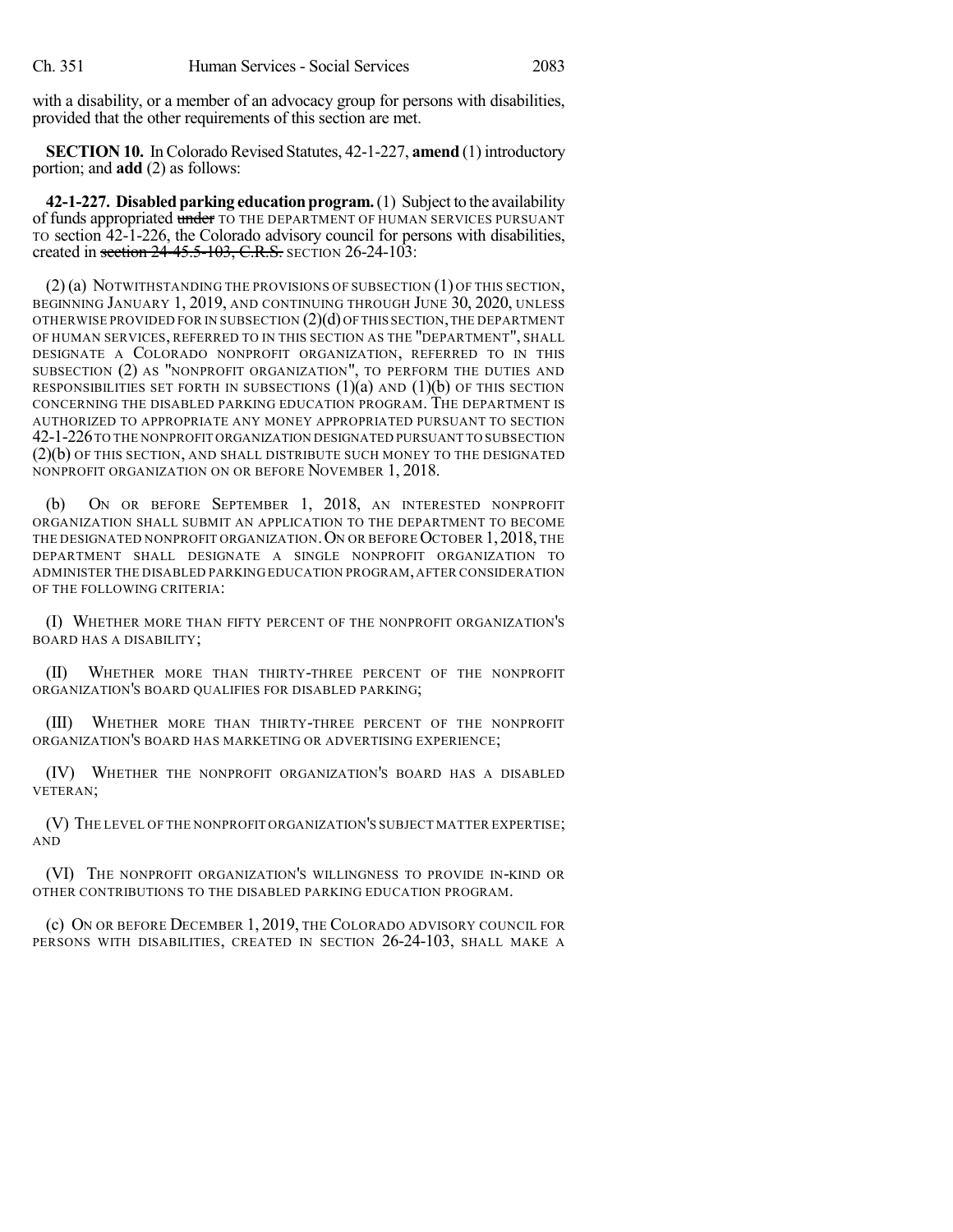RECOMMENDATION TO THE DEPARTMENT CONCERNING WHETHER OR NOT THE DESIGNATED NONPROFIT ORGANIZATION MUST CONTINUE TO ADMINISTER THE DISABLED PARKING EDUCATION PROGRAM.ON OR BEFORE DECEMBER 31,2019,THE DEPARTMENT SHALL DETERMINE WHETHER TO CONTINUE TO DESIGNATE THE NONPROFIT ORGANIZATION AS THE ENTITY TO ADMINISTER THE DISABLED PARKING EDUCATION PROGRAM;HOWEVER,UNDER NO CIRCUMSTANCE MAY THE DESIGNATION CONTINUE AFTER JULY 1, 2020.

(d) NO LATER THAN ONE MONTH FOLLOWINGTHE TERMINATION OFTHE CONTRACT WITH THE DESIGNATED NONPROFIT ORGANIZATION PURSUANT TO SUBSECTION  $(2)(c)$ OF THIS SECTION, THE DEPARTMENT SHALL DISTRIBUTE THE MONEY APPROPRIATED TO IT FOR THE DISABLED PARKING EDUCATION PROGRAM PURSUANT TO SUBSECTION (2)(a) OF THIS SECTION TO THE COLORADO ADVISORY COUNCIL FOR PERSONS WITH DISABILITIES FOR THE PURPOSES OF THIS SECTION FOR THE CONTINUED IMPLEMENTATION OF THIS SECTION.

**SECTION 11.** In Colorado Revised Statutes, 42-3-204, **amend** (2)(d) introductory portion and (5)(d) as follows:

**42-3-204. Reserved parking for persons with disabilities - applicability definitions - rules.** (2) **Administration by the department.** (d) **Department to establish forms - rules.** The department, in consultation with the Colorado advisory council for persons with disabilities, created in section  $24-45.5-103$ , C.R.S. SECTION 26-24-103, shall promulgate a rule creating an application and renewal form that:

(5) **Issuance of plate or placard - rules.** (d) **Department to give notice of rights and responsibilities.** When a person files an application for issuance or renewal of an identifying plate or placard under this section, the department shall provide to the applicant an informational pamphlet or other informational source, DEVELOPED BY THE DEPARTMENT, that describes reserved parking and the rights and responsibilities of the holders of identifying plates or placards. The pamphlet or other informational source shall be developed by the department in consultation with the Colorado advisory council for persons with disabilities, created in section 24-45.5-103, C.R.S. THE DEPARTMENT, IN CONSULTATION WITH THE COLORADO ADVISORY COUNCIL FOR PERSONS WITH DISABILITIES, CREATED IN SECTION 26-24-103, SHALL DEVELOP THE PAMPHLET OR OTHER INFORMATIONAL SOURCE.

**SECTION 12.** In Colorado Revised Statutes, 43-1-106, **amend** (4)(c) as follows:

**43-1-106. Transportationcommission-powers andduties- repeal.**(4)(c) As the terms of the members of the commission expire, the governorshall consider the appointment to the commission of one or more individuals with knowledge or experience in mass transportation in order to provide for a commission with expertise in different modes of transportation and shall consider the appointment to the commission of at least one individual with knowledge or experience in engineering. In making appointments to the commission, the governor is encouraged to include representation by at least one member who is a person with a disability, as defined in section  $24-45.5-102$  (2), C.R.S. SECTION 24-34-301 (2.5), a family member of a person with a disability, or a member of an advocacy group for persons with disabilities, provided that the other requirements of this paragraph  $(c)$ SUBSECTION  $(4)(c)$  are met.